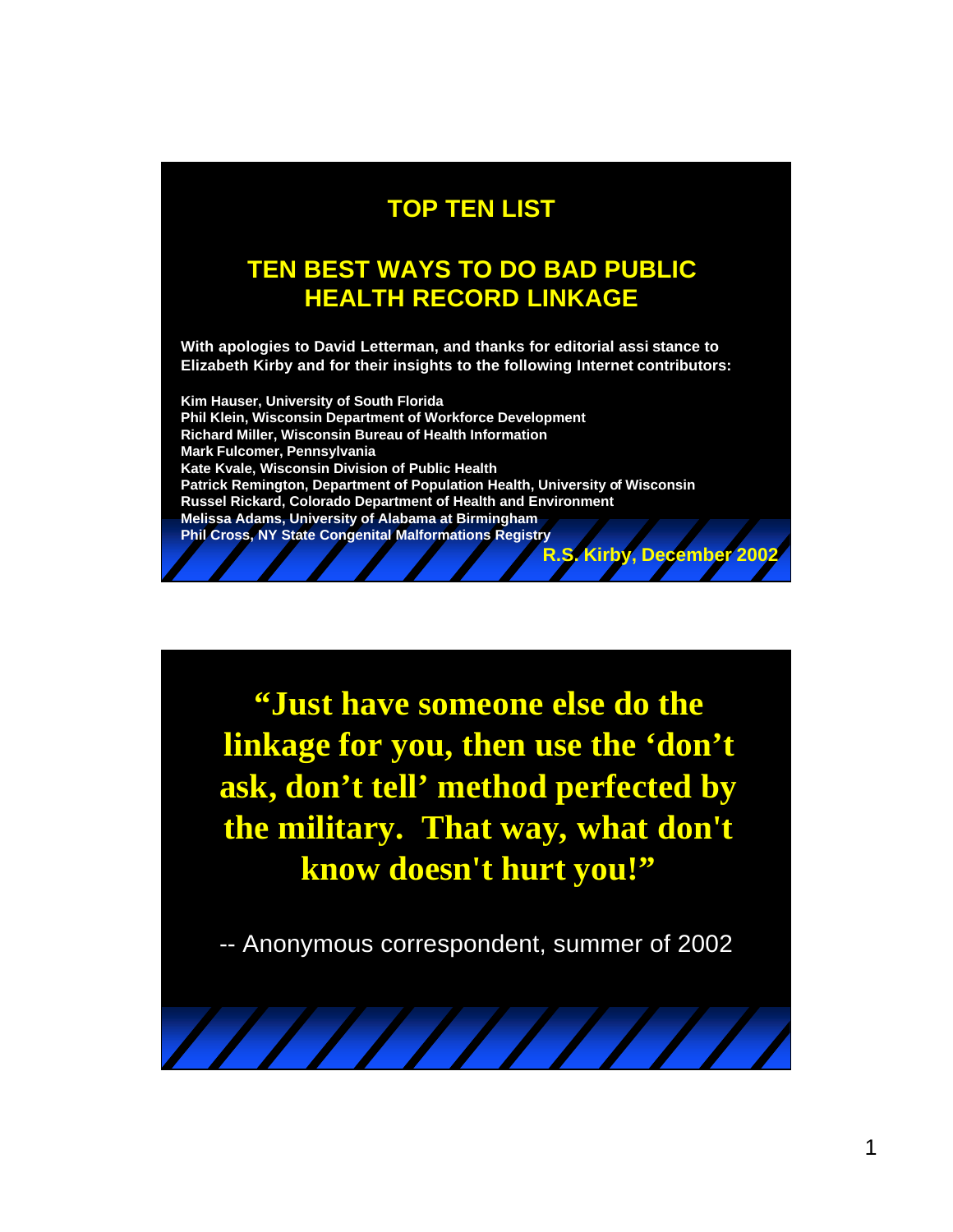# **Number 10**

**All for one and one for all**

**Always trust the Social Security Number in the database as the correct Social Security Number for that individual.** 

**If there are duplicate Social Security Numbers for obviously different individuals (based on age, gender or other conflicting information between persons), randomly select just one. Use the latest state lottery results to obtain the random numbers.**

**Top Ten List: Ten Best Ways to Do Bad Public Health Record Linkage**

#### **Number 9 The Shell Game**

**Change the linkage identifier every time you recreate the data set. This keeps your data users guessing, plus they can't refer to specific records based on the linkage identifier. This ensures confidentiality!**

**If the vital statistics agency refuses to allow birth certificate numbers to be used, generate your own unique identifier based on the record's physical location in the input file. Overwrite this field each time the dataset is accessed.**

**Compiling the final analysis file should be a snap!**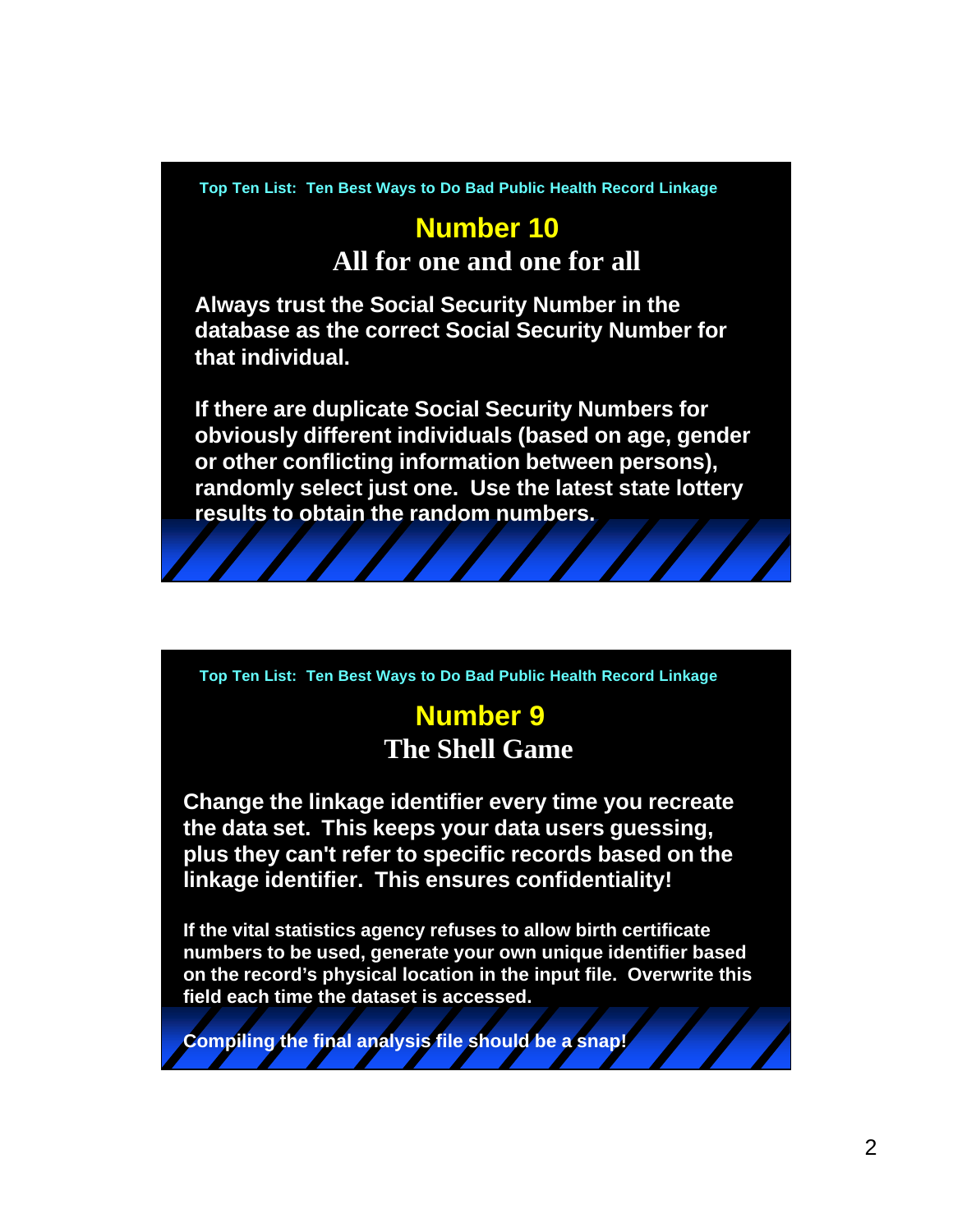### **Number 8**

**A rose is a rose is a rose is . . .**

**It doesn't matter if you get twins matched correctly across files, since they are identical anyway.**

**If subjects share a genotype, this should entitle you to share a link.**



**"Ma'am, you can have any color car you want, so long as it's black"**

**-- Henry Ford, 1920s**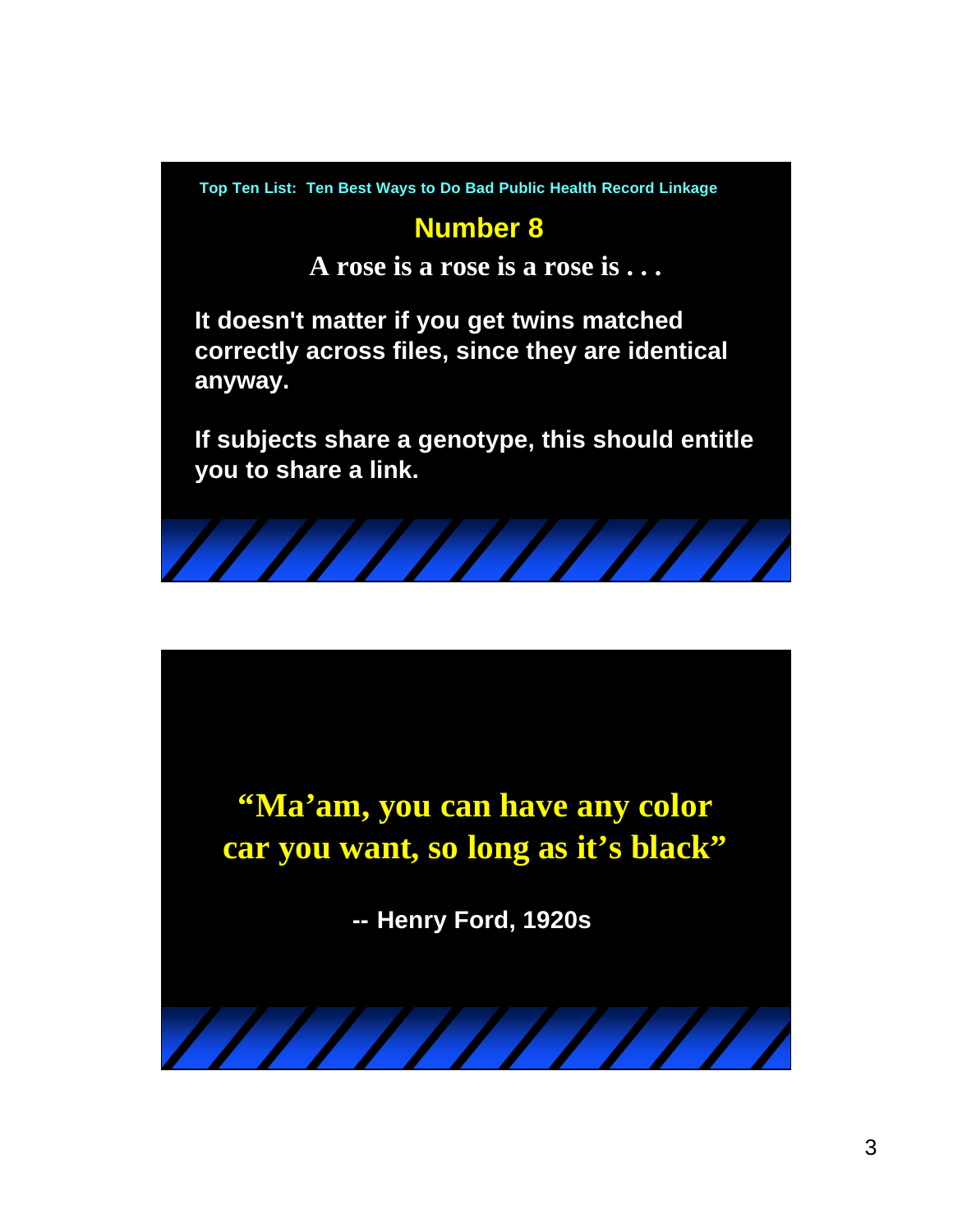#### **Number 7 What you get is what you see**

**If a variable is listed in a data dictionary it is safe to assume to you can use it for linking . . . it has always been collected, and in exactly the same manner, for the time period and geographical area related to your study.**

**This rule of thumb holds especially for race/ethnicity, educational attainment, and all disease, procedure, and billing fields.**

**Top Ten List: Ten Best Ways to Do Bad Public Health Record Linkage**

#### **Number 6**

**If it runs, don't fix it**

**Always strive to develop computer algorithms that overmatch. High match percentages are impressive and will also save staff time.**

**Corollary: There should never be a need to physically examine any of the source documents used in the linkage process.**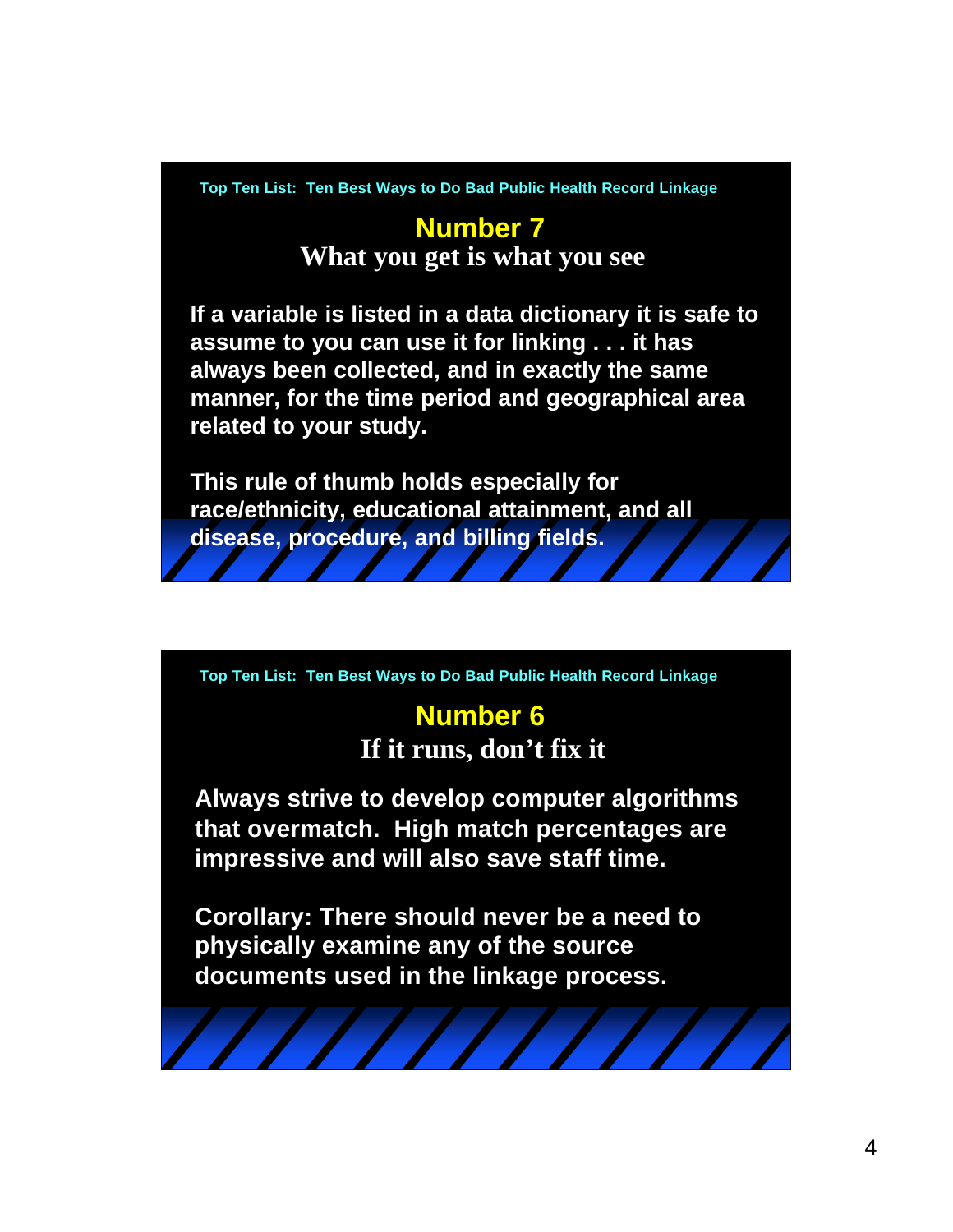# **Number 5**

**What, me worry?**

**Checking for duplicate records just slows down the process – this is a step that can be eliminated.** 

**Instead, simply verify that the output dataset contains the same number of records as the largest input file. Then, proceed to conduct the analyses.**

**Top Ten List: Ten Best Ways to Do Bad Public Health Record Linkage**

#### **Number 4**

**The quality goes in, before the name**

**Don't bother to check for name changes. It doesn't happen often enough to change your statistics.** 

**This is especially true for women, children who are adopted or in foster care, or the rare family that speaks Spanish or other languages, or comes from a culture where surnames are listed first.**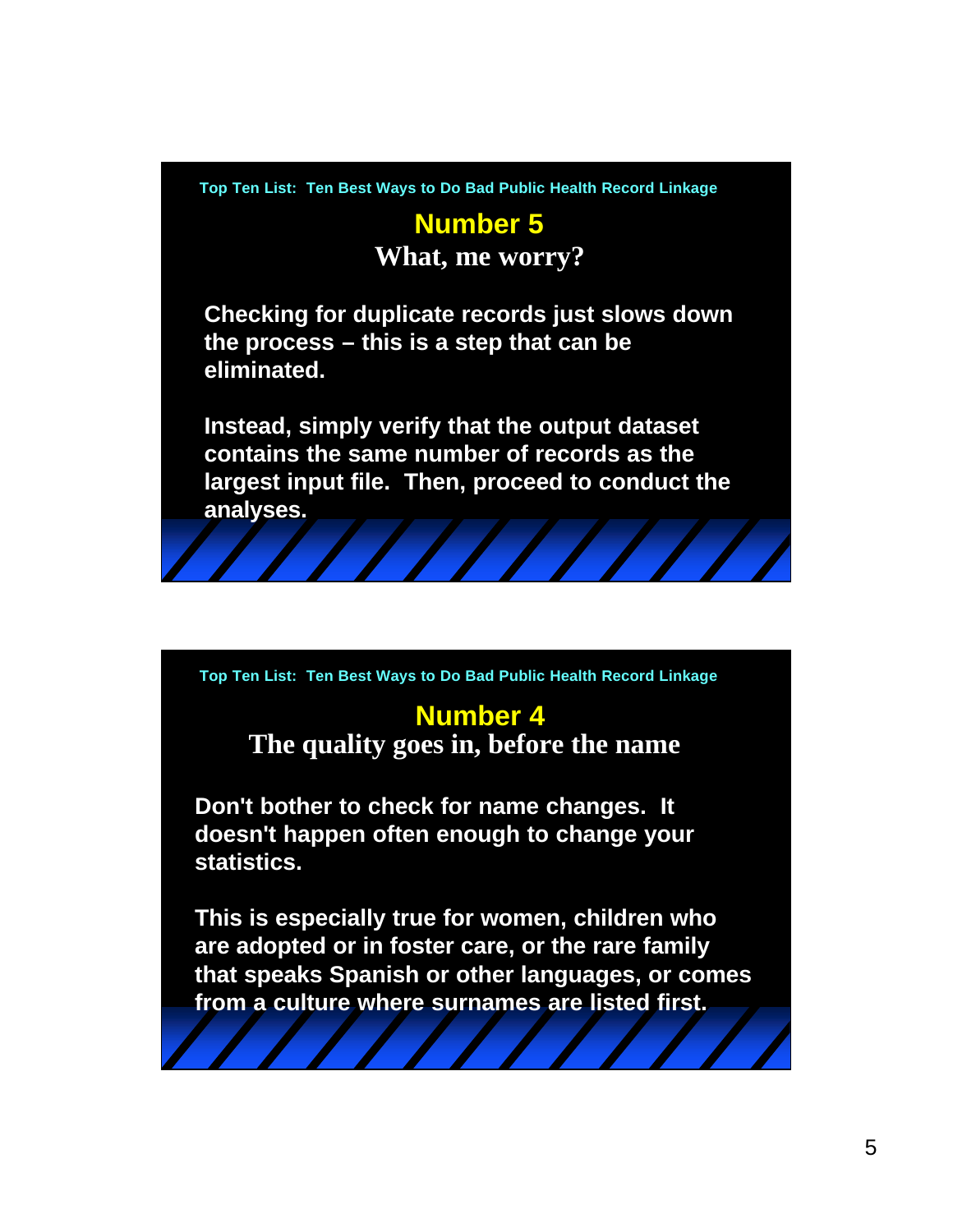#### **Number 3 Only you, and you alone . . .**

**There is only one valid and reliable record linkage strategy – your own. Never test or evaluate it, and by all means never subject the computer algorithm to scrutiny by others!**



#### **Number 2**

**Black and white, or shades of gray**

**Deterministic linkages must be correct – after all, they are based on EXACT matches.**

**Why settle for a complicated probabilistic matching procedure, when you can be certain?**